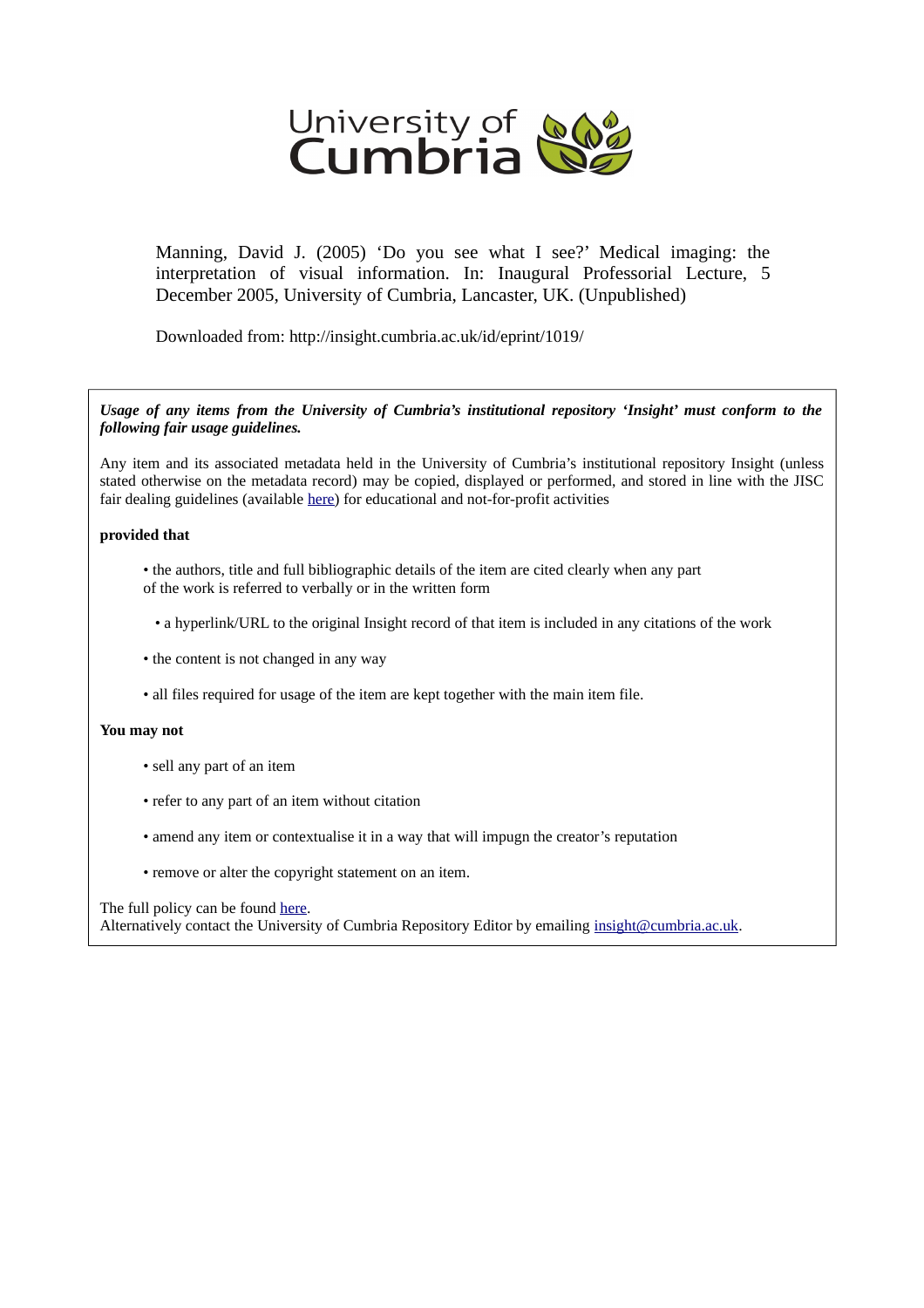## **Inaugural Lecture, 5th December 2005.**

#### *'Do you see what I see?'*

## **Medical Imaging – the Interpretation of Visual Information**

#### **David Manning PhD MSc FInstP Professor of Medical Imaging**

#### *Abstract;*

*Röntgen's discovery of x-rays in 1895, gave to medicine the extraordinary benefit of being able to see inside the living body without surgery. Over time, technology has added to the sophistication of imaging processes in medicine and we now have a wide range of techniques at our disposal for the investigation and early detection of disease. But radiology deals with visual information; and like any information this requires interpretation. It is a practical field and medical images are used to make inferences about the state of peoples' health. These inferences are subject to the same variability and error as any decision-making process and so the criteria for the success of medical imaging are based not entirely on the images themselves but on the performance of the decision-makers. Research in the accuracy of medical imaging must draw on techniques from a wide range of disciplines including physics, psychology, computing, neuroscience and medicine in attempting to minimise diagnostic error.* 

#### *Preamble*

*I feel immensely honoured and privileged to deliver this inaugural professorial lecture at St Martin's College, Lancaster for a number of reasons.* 

- *professorial lectures are part of an important research tradition that this College is building;*
- *I am very conscious of the work of those who have gone before me on which my own work has built; and*
- *it is an opportunity for me to thank those loved ones and colleagues, whose support over a lifetime, has led to this moment for me.*

*My talk today is, to some extent, historical; in part, it's a journey through my research career to date. But I feel very strongly that the most exciting time is now. So*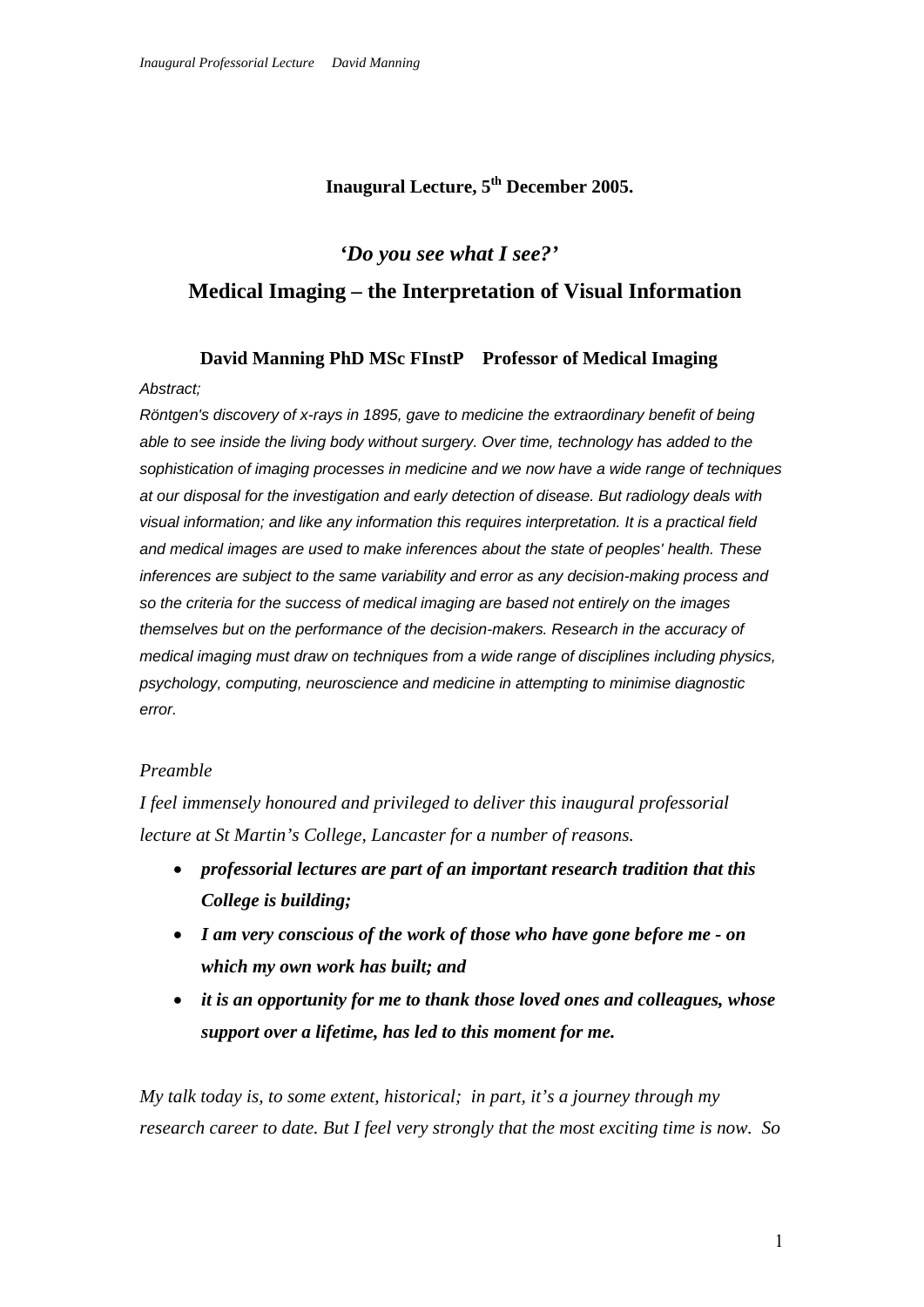*I hope to convey to you some of that excitement and I'll tell you some of the hopes and ambitions that I have for the future of research in the group of people I work with.* 

## **Introduction.**

For a little over a 100 years medical imaging has made an important contribution to the diagnosis of disease and injury. It is a superb example of how science can be used for the greater good.

Röntgen's discovery in 1895 was a remarkable event. For experimentalists like him, the popular physics of the day was the newly discovered cathode rays. One evening in November of that year the great man noticed that his cathode ray tube was producing an unexpected glow in a nearby fluorescent screen. He was intrigued by this but, being nobody's fool in matters of personal safety, he persuaded Frau Röntgen to insert her hand between the tube and the glowing screen. To his surprise and delight he saw the bones of his wife's hand projected in the fluorescence. Suddenly nature was allowing us to see with new eyes. For the first time in history one was able to see inside the living body without surgery.





X-ray image of Röntgen's wife's hand and a modern equivalent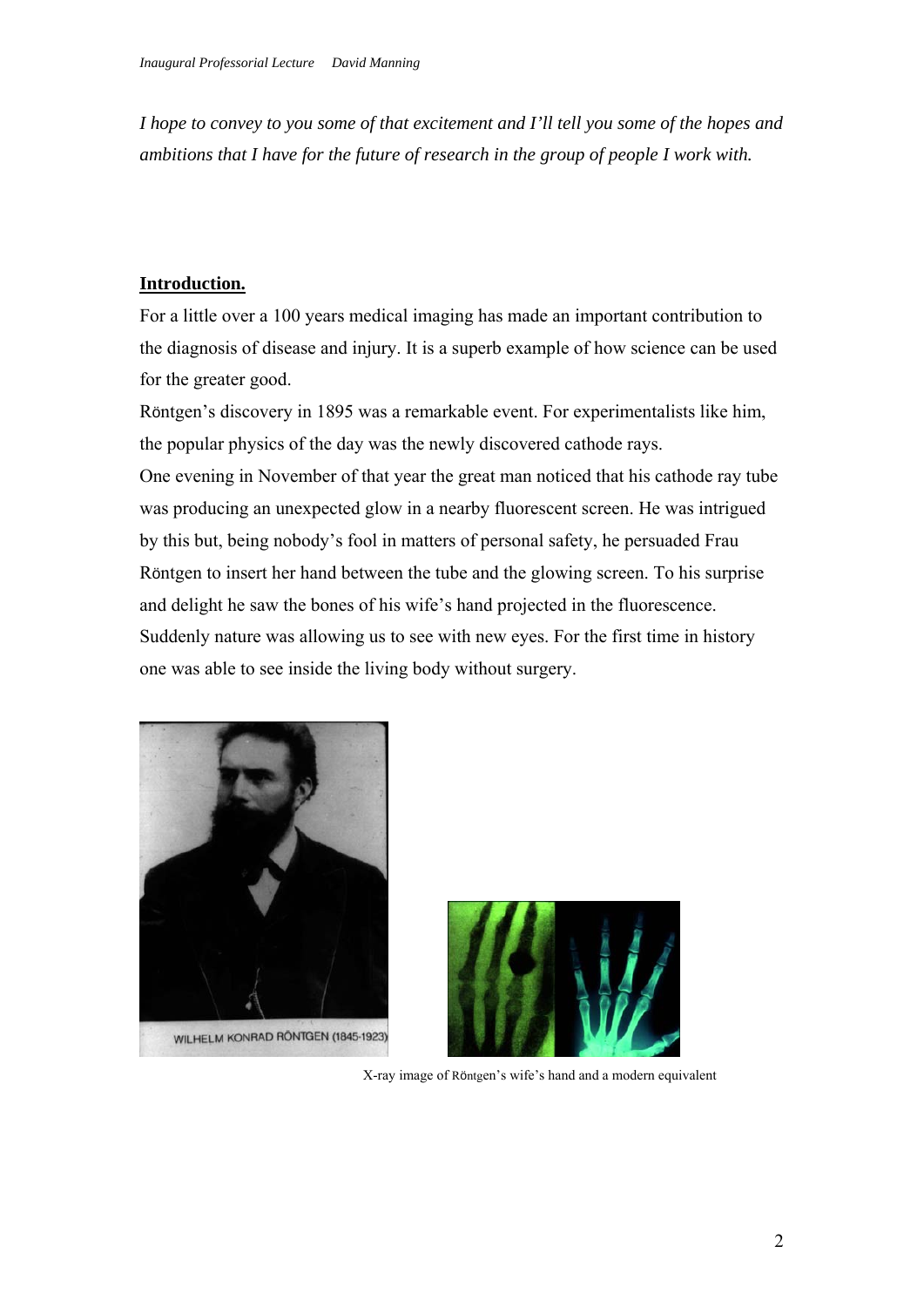The medical applications of this new phenomenon were immediately apparent; so apparent in fact that within weeks the 'new kind of rays' were being used in clinics to diagnose bone fractures and by 1898 x-rays had found their military application being used in medical field units at the battle of Omduman in the Sudanese war. The rate of development of medical x-ray techniques in the immediate years after their discovery was astonishing. And their implementation was rapid because their clinical utility was easy to recognise. As well as being able to see the skeleton and the airfilled lungs, contrast materials allowed visualisation of body cavities and blood vessels. Equipment quickly became more sophisticated, allowing real-time fluoroscopy of moving body systems.

In the century since those first advances many other technical improvements and innovations have emerged. Several of these have led to paradigm shifts in the way we carry out medical imaging. Radiopharmaceutical tracers were first used in the 1950s, image intensifiers transformed fluoroscopy in the 1960s, and ultrasound imaging had a similar impact on obstetrics in the same decade. Later on, computed tomography (CT) and magnetic resonance imaging (MRI) gave us unprecedented diagnostic capabilities through sectional imaging.



Enhanced sectional CT image and 3D rendering of the chest showing an early lung tumour



Positron Emission Tomography Exquisite anatomical detail in MR brain image (PET) Functional imaging with 3D reconstruction

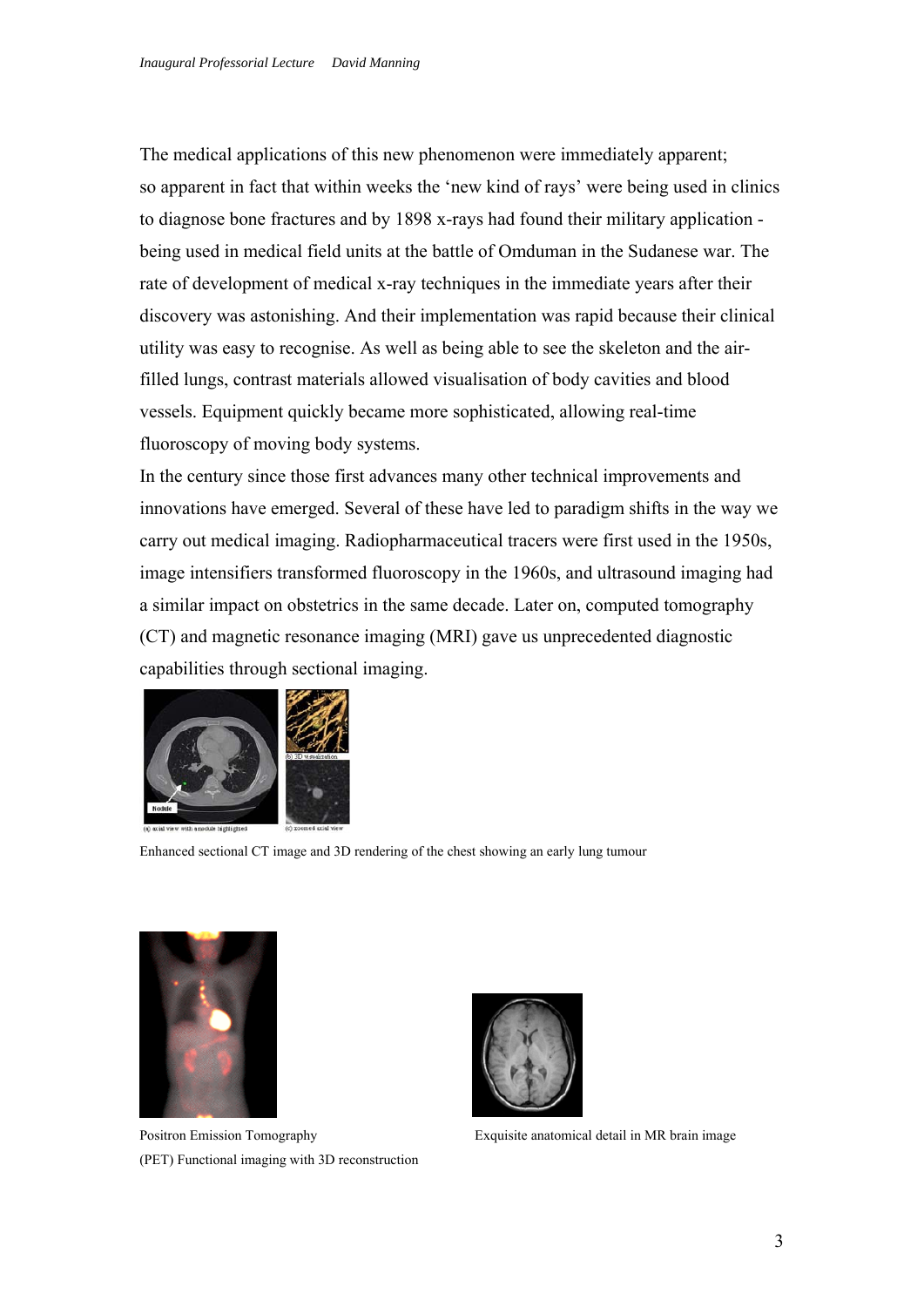But other techniques have had slower acceptance or have been controversial. This does not mean they proved to be useless but it is because their diagnostic advantage was too small to be immediately obvious; so some sort of testing had to confirm their value. In order to do this, criteria for improvement needed defining so that the level of improvement, if one existed, had to be measurably large enough for us to justify change.

 This brings us to an interesting point. To define criteria for improvement we need to be clear about what medical imaging is trying to achieve. Only then can we tell if it's underperforming.

## *The purpose of medical imaging is to provide visual information and reduce uncertainty.*

## **Medical Image Limitations**

Image information is visual, so we could define our criteria for improvement in terms of the quality of the information at the point of presentation to the observer. Medical images, like all visual data sets, have limits to what can be seen in them; so the information available will always be imperfect or incomplete. The limiting factors can be categorised:

1. Artefacts. These are the pieces of visual information that are essentially manmade or created by the image-forming process. Simple examples include items of clothing but artefacts can also have complex origins in the physics of the acquisition process resulting in unsharpness and distortions.



MR image of the brain with the shadow artefact from a dental plate

obscuring an underlying tumour.

2. Anatomy. Body structures overlap each other and obscure information that may be important to the clinical question. This is because the human body is a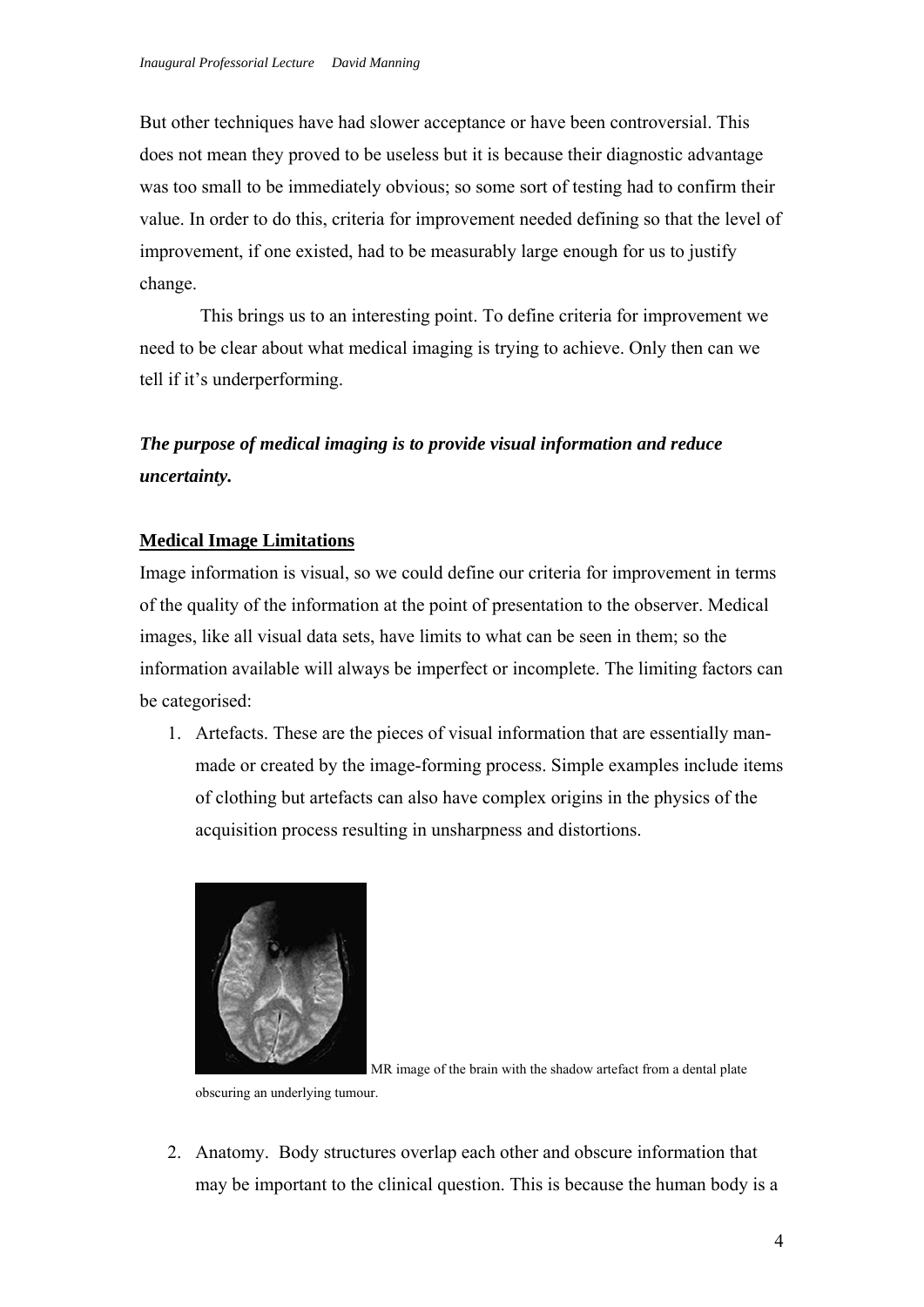three dimensional structure and we are creating from it a two dimensional image for display. This is a problem that has also given rise to technical developments such as CT scanning, Ultrasound, SPECT and PET. From the observer's point of view, too much information can be as problematic as too little however, and one of the ironies of medical imaging methods is that in presenting exquisite anatomical detail the pathology can become lost in a forest of 'structured noise'.



Conventional chest x-ray with an ambiguous overshadow (arrowed). This was not a tumour but the right breast nipple.

3. Quantum limits. The information content of an image is proportional to its data density. But in practice there are a number of compromises that limit the ratio of the signal to noise. Examples of these trade-offs are the radiation dose delivered to the patient and the duration of the examination.

about the systems that produce the images. We can measure quantities related to them contrast, resolution or signal to noise ratios; they see objects. And they interpret their It is important to understand these limiting factors because they tell us something and derive figures of merit to compare imaging systems. For a physicist they are accessible and understandable; they are factors that can be modelled and quantified. But their relationship to diagnostic decisions from medical images is not well understood. Why that is so is because radiologists don't see physical quantities like meaning. So we should therefore add a fourth category to our limits list:

4. Observer limits

Human decision-making in measuring performance in diagnostic imaging forms a unique area of medical research. It lies at the intersection of a number of scientific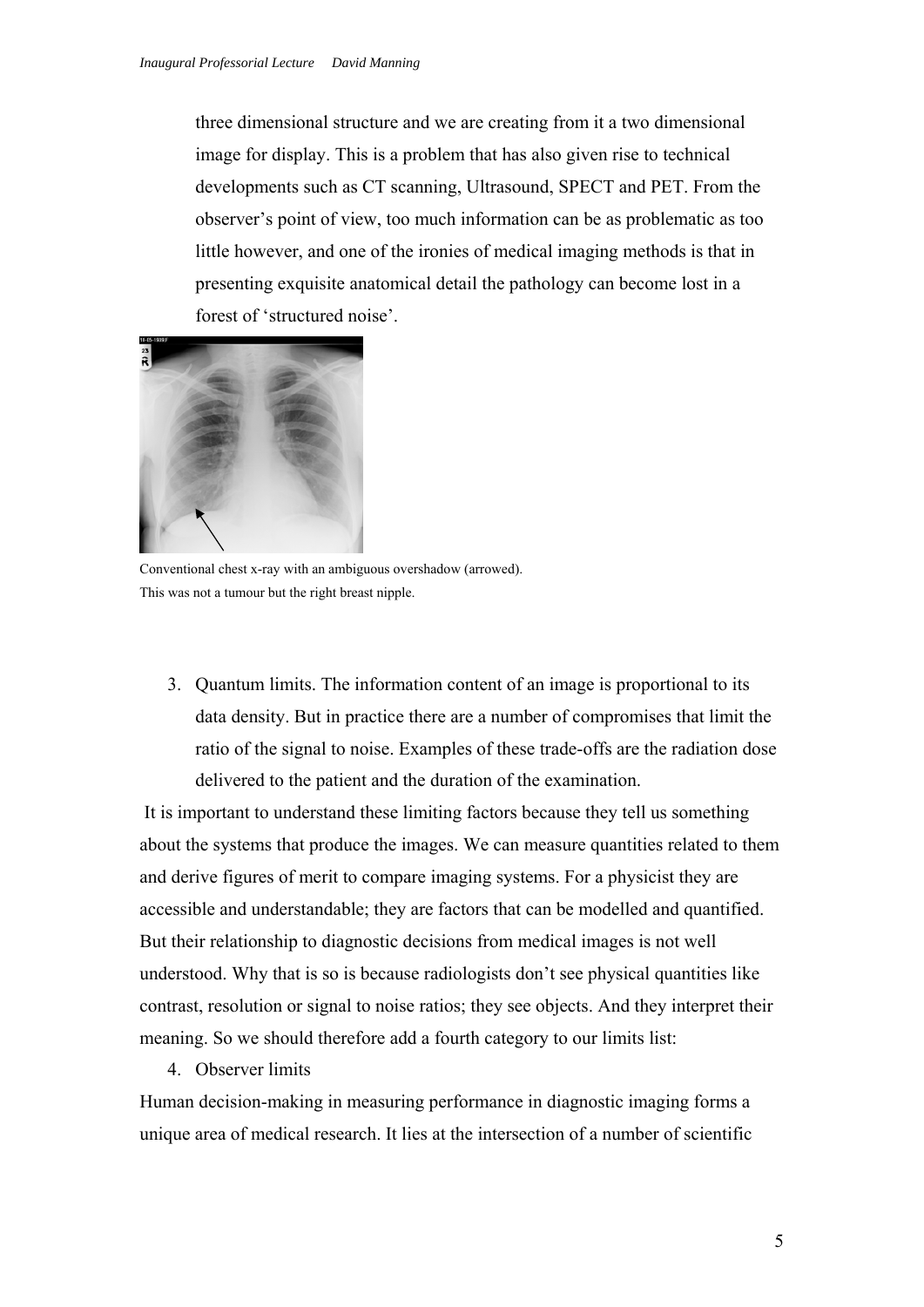disciplines but draws mainly on physics and psychology. The area has become kno wn as the *psychophysics of medical image perception*.

## **Medical Image Perception**

Radiology is highly practical. We use images to make inferences about the state of the health of patients and we judge the success of an imaging technique not solely on the on factors that influence the ability of the observer to interpret the information. These images themselves but on the radiologists' performance and its effect on patient management. This is a perceptual process. So the success of medical imaging depends factors fall into two broad classifications related to perception:

- 1.Those factors that are *image dependent* and relate to the visual conspicuity of relevant clinical features, and
- 2. Those that are image *independent*; are perceptual or cognitive and relate to what the observer knows about the visual information in front of him.

We have developed a wide range of monitoring procedures and tests that lead to good presentation of image features. But we know less about the cognitive factors that influence perception and allow the observer to structure the task of interpreting those features.

## **Improving Diagnostic Performance**

How interpretative performance can be enhanced is worth considering. First, the quality of the information and its presentation could be improved.



Image of one of the Leeds Contrast-Detail Test Objects. Such tests can measure the physical properties of the image such as contrast and resolution. But do they directly relate to diagnostic performance?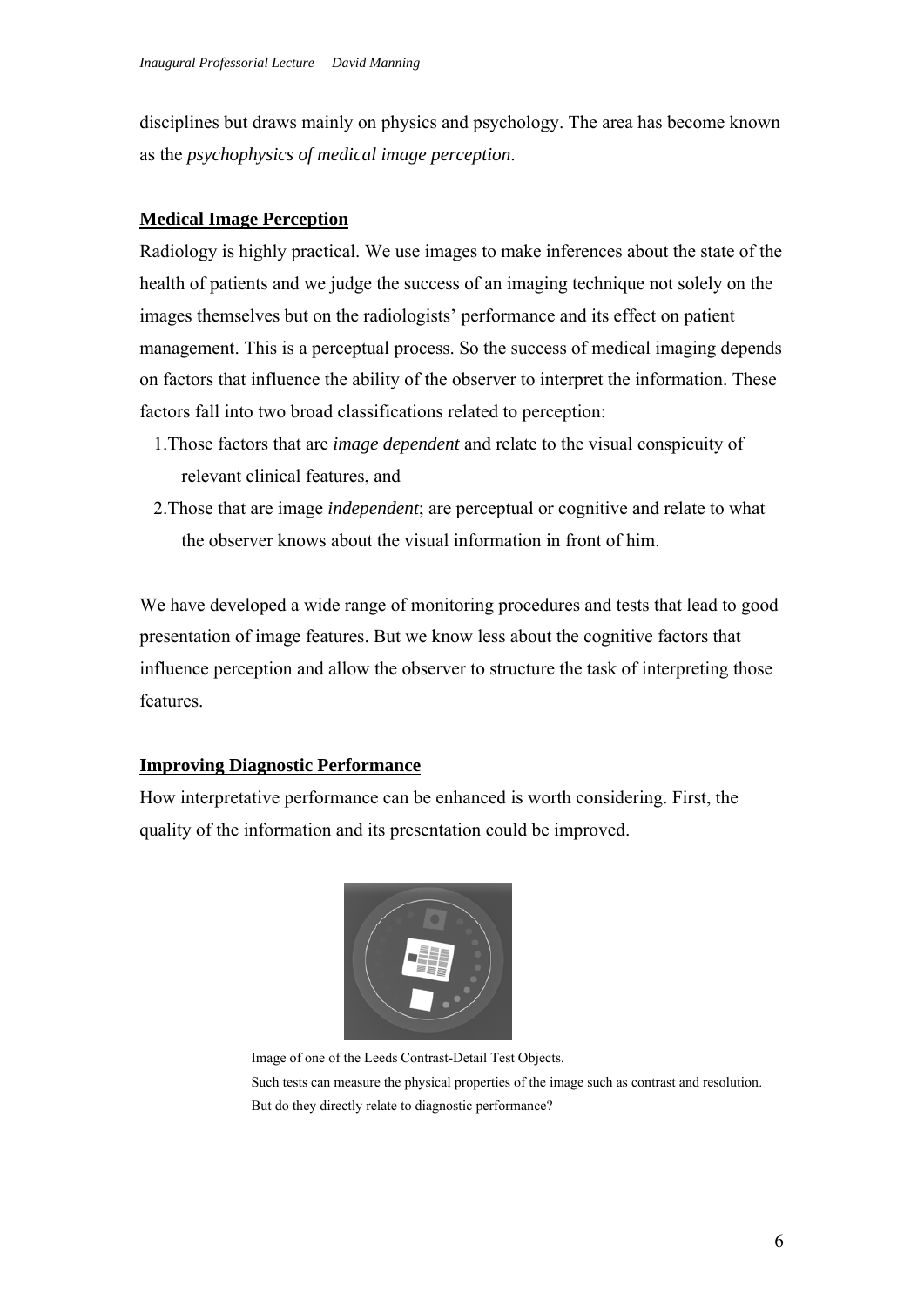Radiological science has done well in this, using technical developments to the full, refining and diversifying information and presenting it so that features critical to the diagnostic question become visible.

Second, the taxonomy of those critical objects could be extended and more closely defined.

Radiologists have developed this part of the field extensively and continue to do so as new imaging methods offer themselves.

Third, the ability of radiologists to perceive relevant, critical features in the images could be improved.

Until the middle of the  $20<sup>th</sup>$  century we had no concept of this possibility.

#### **Observer variability**

The work of Birkelo et al, 1947 was the first fully objective evaluation of medical discern the diagnostic performance of traditional chest radiography compared with the proving to be very expensive. They were unable to show any performance differences disagreements take place between two people at least one of them must be wrong. . An editorial accompanying their publication reflected the widespread surprise at this with each other on fundamental decisions of diagnostic interpretation. What was even words, observers not only disagreed with each other, they disagreed with themselves. technical advances we have seen; and we can conclude from this that the radiological decision making process and, what is more, the noise component is multifactorial. imaging using observer performance data. Birkelo and his colleagues were trying to (cheaper) mass miniature photo-fluorography. This was because there was urgent need of a population screening programme for pulmonary tuberculosis but it was between the two methods. And this was because inter-observer variance was so great that any variance between the imaging techniques was masked by the observer effect. They simply had no effective methodology to tease out the answer to their research question. An important consequence of the finding is, of course, that when It had never been considered until that point that expert radiologists might disagree more surprising in subsequent studies by Garland (1949 and 1959) reflected on later by Yerushalmy (1969) was that the errors had unknown components and if the task was repeated, these errors were often recorded *within the same observer*. In other This situation has remained very much the same since that time despite all the task of interpreting visual information is a very difficult one. It is a noise limited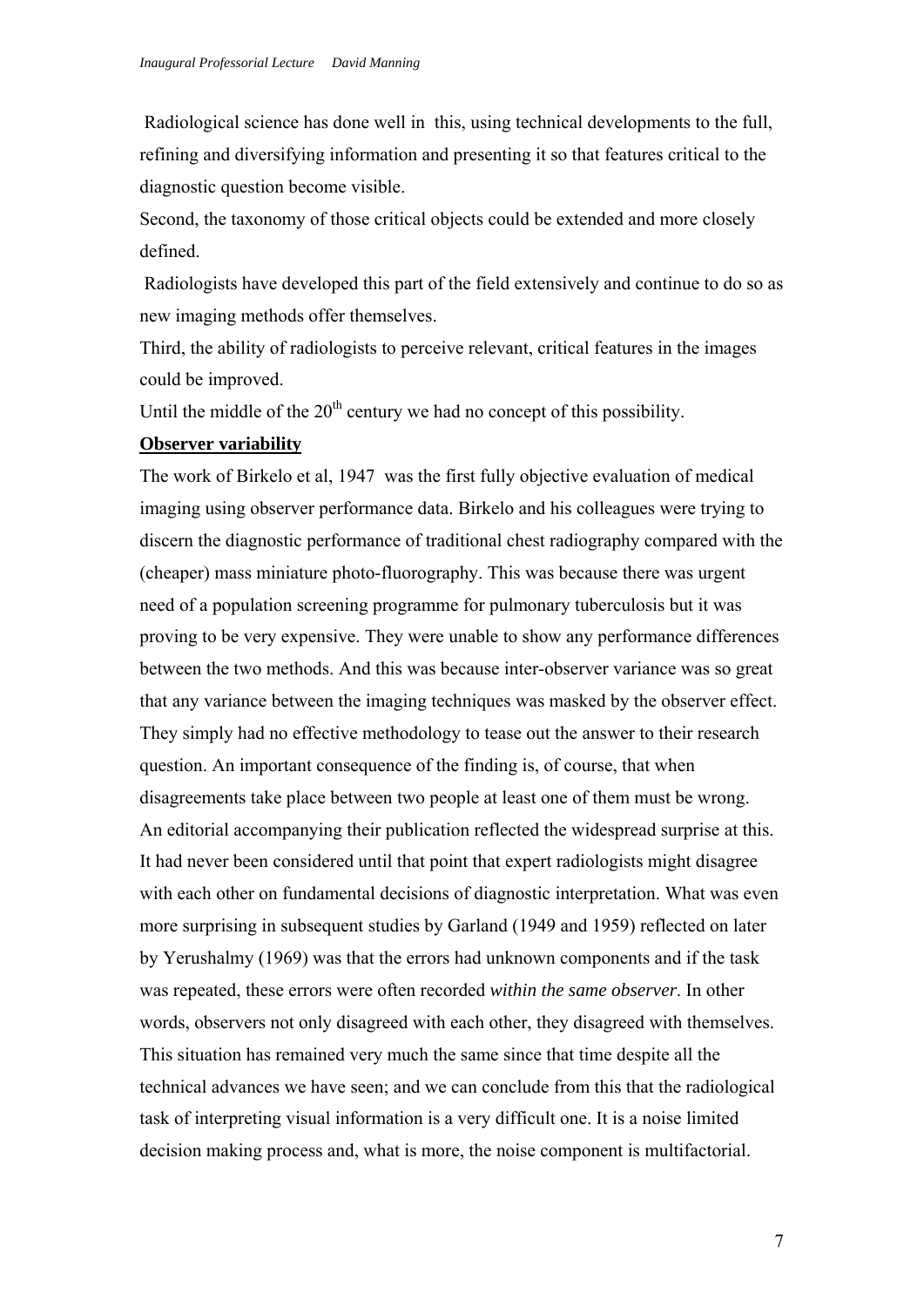## *Interobserver Variation.*

The earliest reference I could find relating to observer variation (error) in a scientific *Maskelyne found that his observation of the transit of Venus was different to that of* respect to the Greenwich meridian and their disagreement translated to one degree of *context relates to the Astronomer Royal, Nevil Maskelyne in 1796. his assistant . The transit time was to be used to set ship navigational clocks with navigation error. That error was an important constraint to navigational accuracy at sea. Maskelyne and his assistant tried to get their measurements to agree but after repeated attempts, they failed.* 

*So Maskelyne sacked his assistant!* 



Nevil Maskelyne Astronomer Royal.



Royal Greenwich Observatory 1796

The study by Birkelo triggered interest in perception in medical imaging. A focus understanding visual decision-making as a statistically limited process. Psychology methods for measuring performance through an adaptation of signal detection theory. characteristics (ROC) as a realistic and rigorous method of performance assessment. notation and its applications to medical imaging. But the scientists whose work most began to form on how and why differences in interpretation (ie errors) occur. This attracted the attention of various disciplines but the general trend was towards offered insight into modelling the components of interpretation, and physics gave Psychophysics was then in a position to offer the technique of receiver operating Crucial to the theoretical foundation to all this was the work of Green and Swets in New York (1966), while Charles Metz and Lee Lusted in Chicago(1978) refined the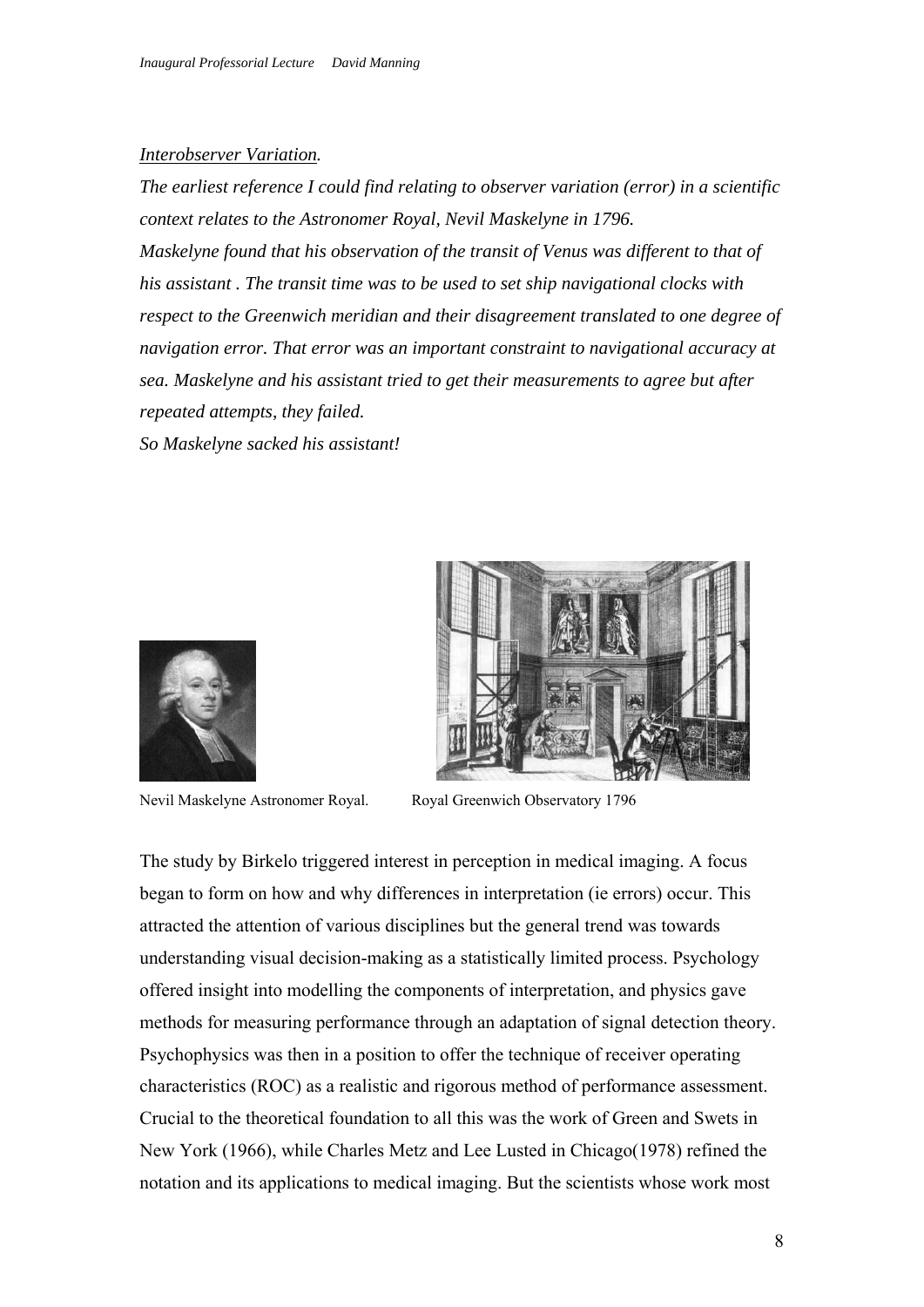influenced my thinking were those who took an experimental approach. They were the first to investigate the interplay between medical image features and their perception.



 In this country, those people were John Mallard and Peter Sharpe from Aberdeen, Susan Chesters and Arnold Cowen from Leeds, and in America, Harold Kundel and Calvin Nodine, from Philadelphia.

## **Observer Experiments**

In 1978 with Richard Carter from Lancaster University and Gordon Hamilton from Lancaster Royal Infirmary I was researching the problem of early detection of small liver tumours. Nuclear medicine was the best method at the time but the images took several minutes to acquire and the patients' respiratory movements often blurred the images. With the help of electronics engineers from the Engineering Department of Lancaster University we devised a motion correction device for the gamma camera at RLI. This appeared to improve the look of the images but we wanted to be sure that the device was genuinely improving tumour detection and not making it worse. So we set up a series of observer experiments using simulations of liver images and respiratory motion; it was our first attempt at signal detection and receiver operating characteristic methodologies.

The principles are these:

If we think of a particular disease state called 'positive' when the disease is present and 'negative' when there is no disease then the accuracy of a test can be represented in two descriptions:

i. Sensitivity or the True Positive Fraction (TPF).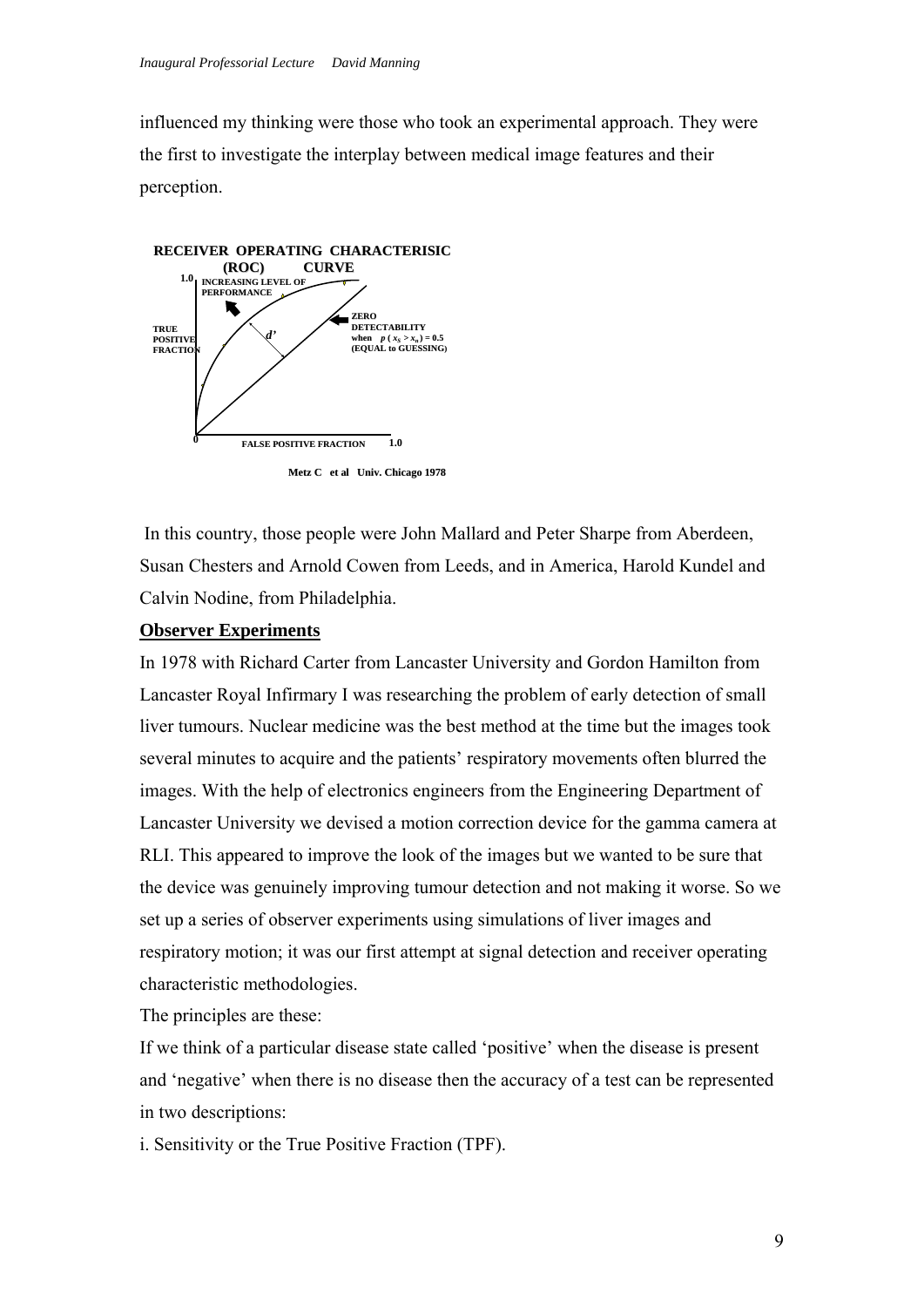This is given by the number of true positive decisions (TP) divided by the number of actually positive cases.

ii. Specificity or the True Negative Fraction (TNF).

This is found by the number of true negative decisions (TN) divided by the number of actually negative cases.

There are only 2 other possible decision outcomes and they are:

False Positives ('yes, it's there' when in reality it isn't) and

False Negatives ('no, it's not there' when in fact it is).

With these principles taken from decision theory, and with the help of Professor determine performance under different conditions of weighting for motion correction Murray Aitkin from Lancaster University who did the statistics, we were able to using our device. It allowed us to select the optimum values for correction at different respiratory amplitudes and gave the potential for improving the early diagnosis of secondary liver tumours.



6 Motion Correction Weightings: Liver Tumour Images from γ-Camera

As with all things in medical science, events move on and CT and MR techniques soon replaced radionuclides as the method of choice for this diagnostic problem. But at the time we felt we had placed a small brick in the wall.

Later, working at King's College London with Philip Gishen using similar techniques to Birkelo's work, we were able to show that not all chest x-ray methods available at the time were equally effective in screening early lung cancer. This information gave practitioners an objective measure for comparing *diagnostic performance* of their techniques rather than simply measuring image characteristics.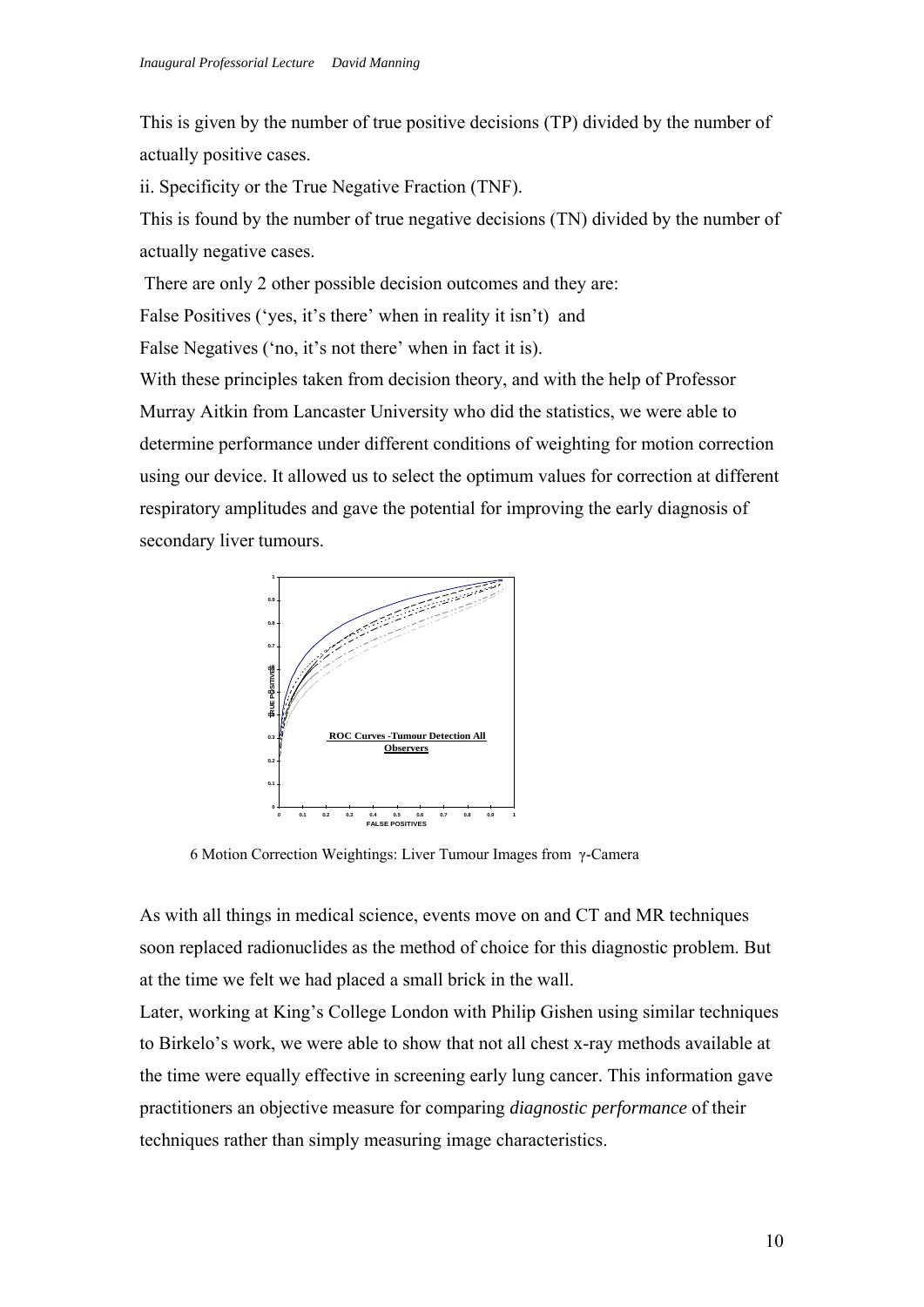By this time I was becoming more confident in the methods we were using. My move here to St Martin's College in 1995 coincided with some unique developments in the practice of radiography and radiology. For a number of reasons (mostly based on more effective use of professional skills within the health service) some radiographers were beginning to provide clinical interpretations of the images they produced. It was important for all concerned – especially the patients – that their performance was up to the standard of their medical colleagues. Precise measurement of their performance was essential.

For a scientist with an interest in measurements of diagnostic systems including the decision makers this presented some fascinating challenges.

First there were straightforward questions of the accuracy of alternative decisionmakers compared with radiologists (with the help of Dr John Leach from Lancaster University we even tested the performance of an artificial intelligence system to detect simple fractures in x-rays). ROC methods seem ideally suited for this work. Second, the radiographers needed specialised and intense training in their new interpretive roles. Questions surrounding the nature of training and methods of assessment needed to be addressed and our experience in analysing diagnostic performance seemed appropriate for this. In fact this work has led to important curriculum developments in both BSc and MSc degrees in radiography keeping our students involved in these research techniques as they engage with the findings. But the deeper, less tractable questions were those on the nature of radiological expertise. How do radiologists do it? We know they do it imperfectly (they disagree with each other and with themselves on what they see) but at the same time they perform to an extraordinary level of accuracy and consistency day in, day out at a speed that defies belief. And they do this under time pressure and consequence of litigation if they get it wrong.

Do they see the world differently to the rest of us?

Could their brains have been 'rewired' by experience?

Or could it be that what radiologists do is not special at all and that we can all, instinctively carry out the skill if only we have the nerve?

Humans are inherently good at interpreting visual information. As a species we would not have survived this far without the skill. But particular perceptual skills are perhaps specific to the task and may not transfer well to other activities. We know for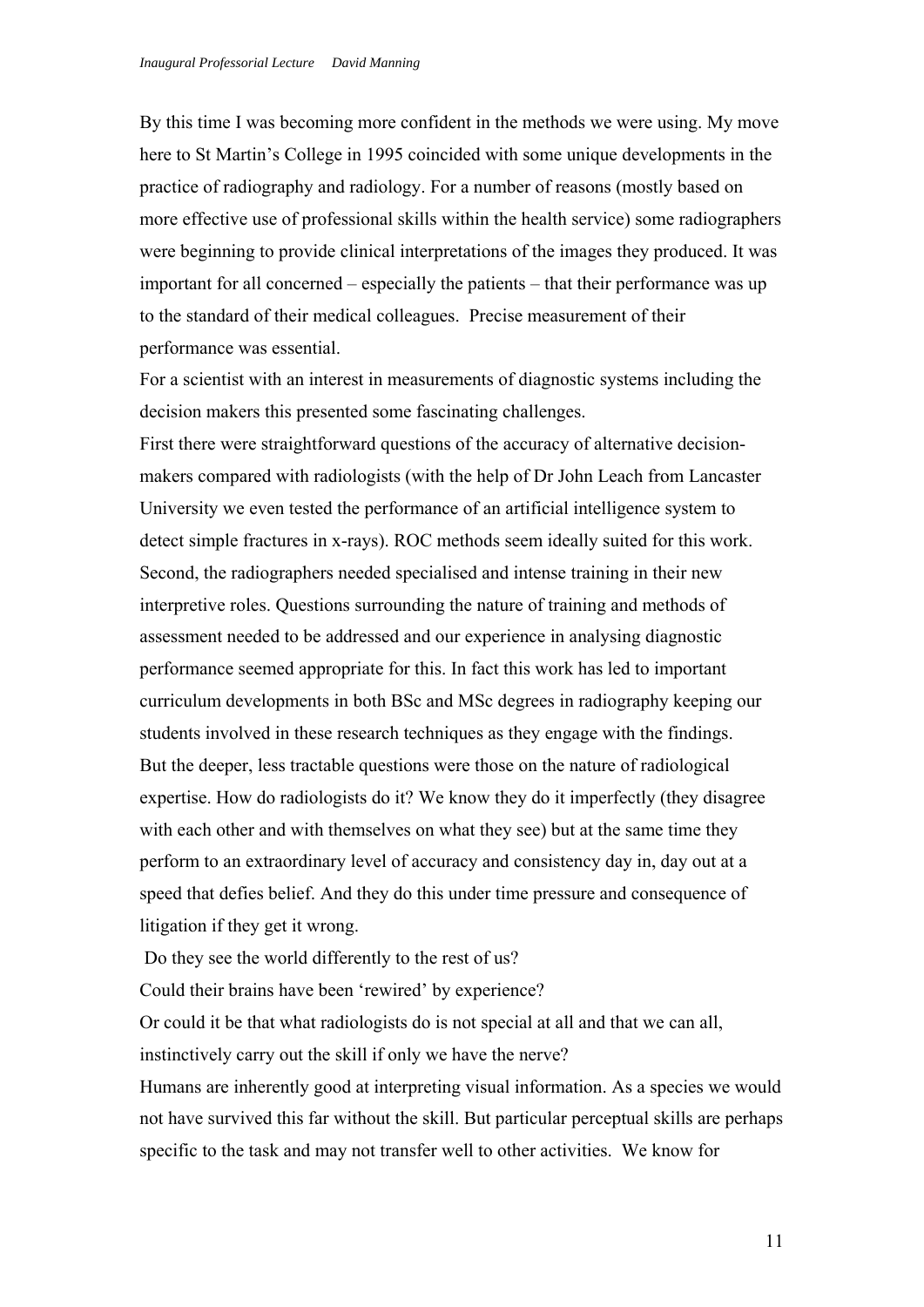example that expertise depends heavily on specific experience that is recent and extensive.

So, as researchers we have become increasingly interested not only in differences in performance between observers (outcomes) but also on *how* they carry out the task (processes).

## **Eye-tracking experiments.**

Recording the eye-movements of observers when they look at visual scenes can give insight into what is attracting attention. We can see what strategies they are using to search for hidden objects; and we can see what is being missed. These experiments are well known to psychologists and neuroscientists and in 1999 our research interest strayed into this territory. And we were able to pursue the theme through the PhD studies of one of our colleagues Dr Susan Barker-Mill.





Observer experiment using eye-tracking equipment. The fixation pattern acquired in a search for a fracture

The field of view in humans extends over 180° but it is only the centre of the field that provides sharp details. Consequently, we move our eyes (and heads) to bring interesting features into this centre. The pause over the point of interest is known as a *foveal fixation* and has a duration of about 200-300ms before we move our interest to a new location in a fast jump called a *saccade*. The eyes don't remain stationary for long before losing sensitivity; so where we dwell extensively on a location, fixations are characterised by spatial clustering.

Saccades are too fast for information to be gathered during their operation and so *eyetracking experiments assume that fixations represent the location of conscious attention.* The path is the sequence in which image details are scrutinised; but fixation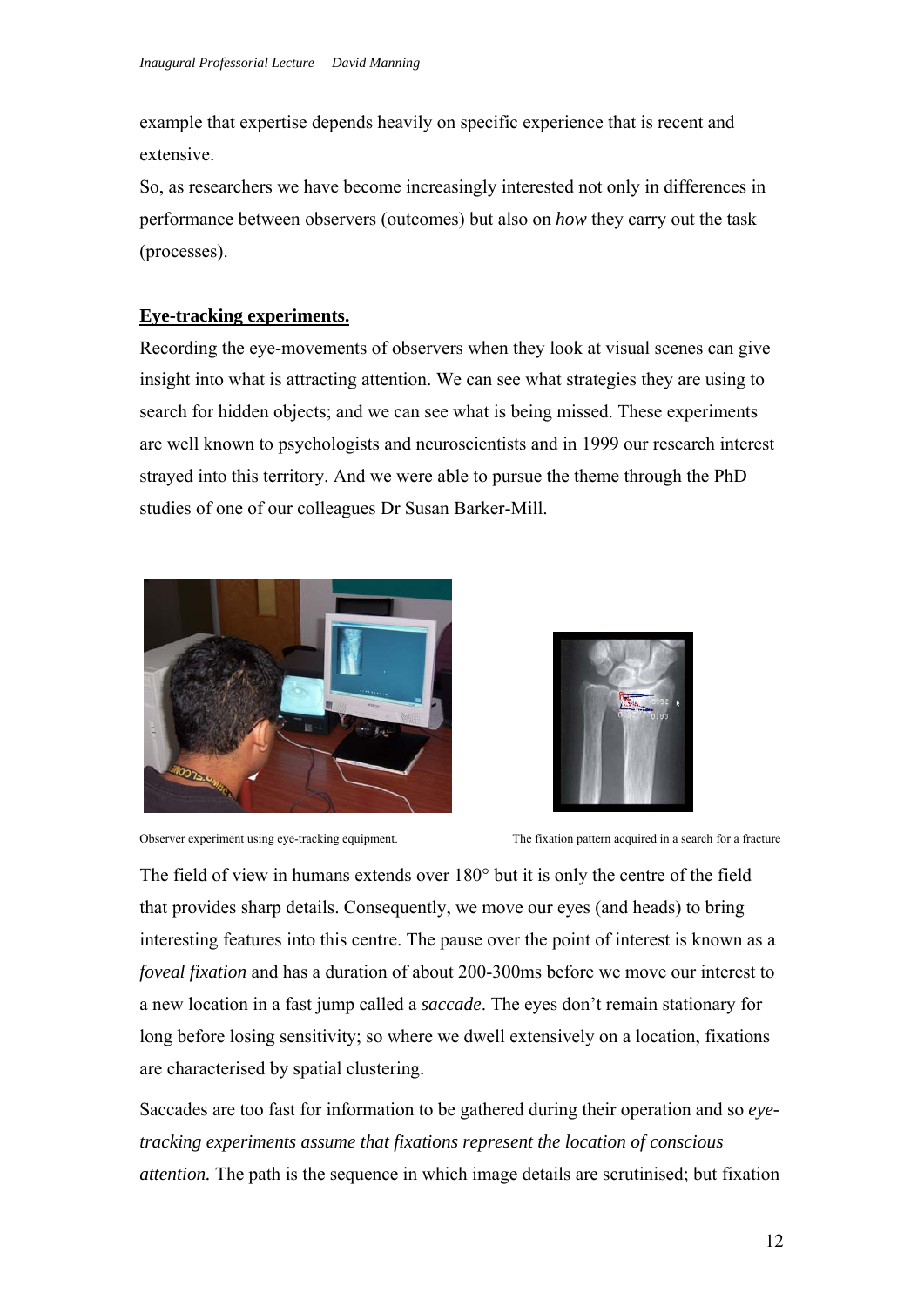clusters illustrate the parts of the scene the observer finds most interesting. As a result, analysis of data from cluster location, dwell time and scan-path can give fascinating insights into how observers prioritise interesting locations. And it gives a good opportunity for comparing individual differences.

Such a research tool seemed an obvious way for us to probe some of the questions we were asking. But we needed expertise; and this is where the importance of the research community comes in. We knew of similar work being carried out in America and we had contact with these workers. We had also formed links with Alistair Gale – the UK's leading researcher in this field at the University of Loughborough. But we had success closer to home with the formation of what is becoming a highly productive collaboration with Dr Trevor Crawford at Lancaster University.

Together we have formed the Lancaster Medical Image and Neuroscience Research Group, LaMINeR. We are an unusual blend of scientists from psychology, physics, computer science, and medical imaging and with the invaluable collaboration of Drs Mike Flanagan, Alasdair Taylor and other radiology colleagues in the North-west we are probing some interesting questions.



The fixation pattern and eye movements from an expert radiologist searching for lung tumours.

#### **RecentWork**

For example; are disease features missed because they are not seen or are they missed because they are seen but misinterpreted? Recent work in this area has led us to believe that the majority of errors are made at the decision level and that relatively few pathologies escape a visual 'hit'. The implications of this are interesting. If observers make a visual interrogation of a feature we can be reasonably sure that the feature is displayed well enough for detection.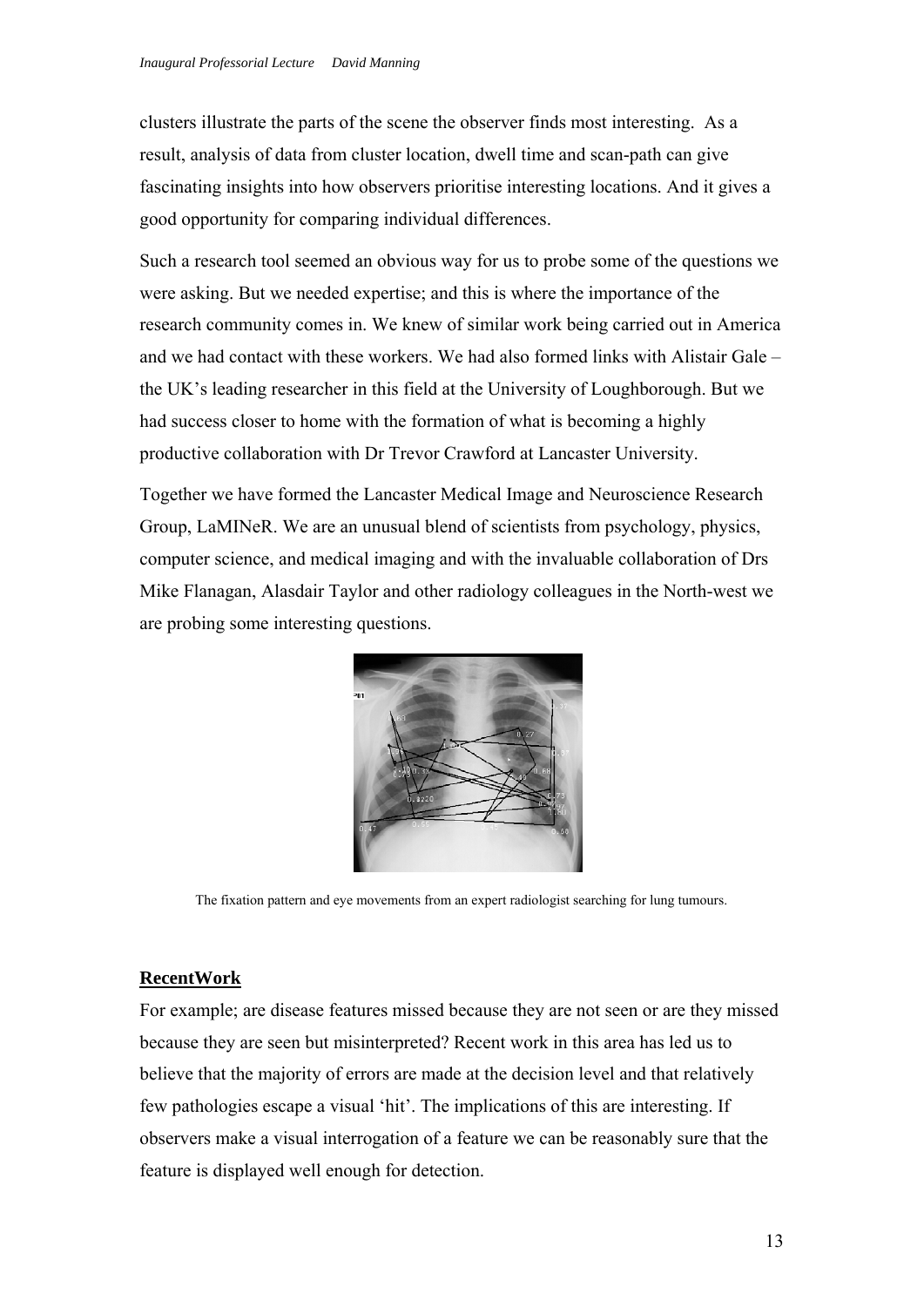In a study to test out this theory we derived a mathematical description of the conspicuity of lung nodules in chest radiographs. Having a numerical index of visual appearance gave us the opportunity to see if intuition was correct – the more obvious the pathological nodule in the image the more likely it is to be called a lesion. In fact the results showed a poor correlation between visual conspicuity and observer confidence. It seems that although a more obvious nodule may be easier to *detect,* it is not necessarily easier to decide its pathological status. In other words better quality images may improve detection but not the decisions on the nature of what is detected.

 We can assume then, that for the most part, medical imaging is achieving its technical goal of providing information. We know this because most missed pathology is seen in retrospect. But the resistant problem is a percentage failure of 'first-up' interpretation of the information. Solutions to this are unlikely to be entirely down to image improvements, although there are still important advances to be made in fundamental areas such as standardising the viewing conditions for radiology. There are probably important contributions to be made from education, computer aids, and a simple 'experience sharing' between readers in the improvement of diagnostic performance. All of these are concerned with the perceptual/cognitive component of the activity and are directed towards the decision-maker rather than the visual information.

#### **Work in Progress**

The research holding our attention at the moment takes both these approaches – observer based and information based – and is directed towards improving the accuracy of diagnostic outcomes.

#### *Feedback to observers*

It is a discovery of eye-tracking studies that the fixation patterns used to scrutinise a visual scene are generally unknown to the observers. We have become interested in the idea that immediate feedback to an observer on the locations of his visual fixations might improve search strategies and diagnostic confidence. Early results from experiments indicate that in simple tasks requiring limited search, feedback improves the performance of inexperienced readers but reduces the confidence of those with more experience. It may have different effects in more demanding search tasks so the work continues in setting up observer eye-tracking experiments using complex radiological tasks. Our expectation from this work is a strategy for radiology and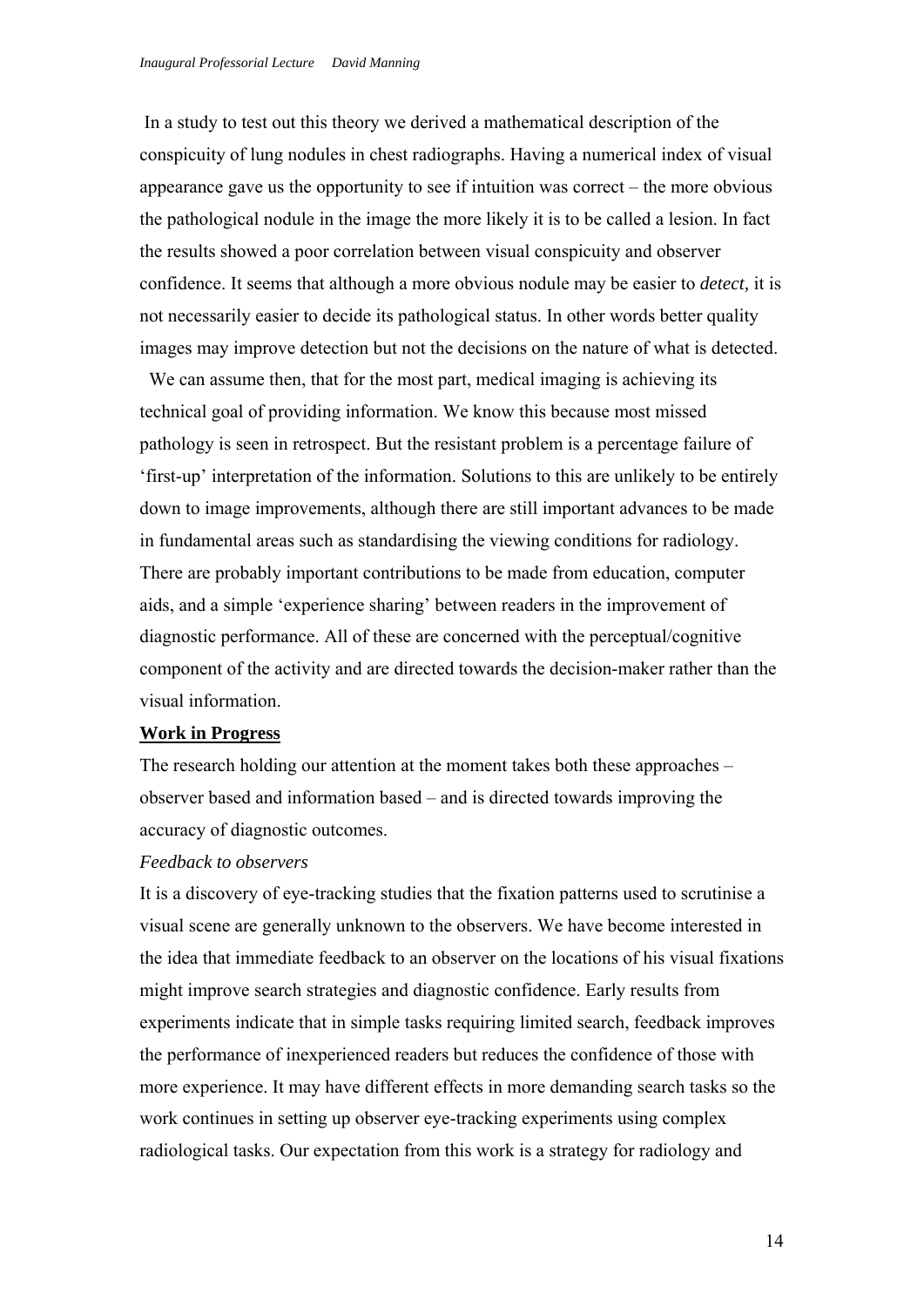radiography training that allows learners a rapid feedback on the precision of their visual search patterns and the accuracy of their decisions.

## *Optimal viewing conditions*

The use of cathode ray tube (CRT) monitors and liquid crystal display (LCD) panels for diagnosis in medical imaging is now common and will soon replace conventional film viewing. Digital imaging technology is developing rapidly and it is important with this technology that the image display is high quality. Work by colleagues in Dublin has shown that there is considerable variation in the quality of the displays, there are imprecise standards set for baseline performance, and that there is poor control of ambient lighting conditions in the viewing environment. These all represent perceptual problems for investigation. In a three-way collaboration between University College Dublin, Blackpool Victoria Hospital and ourselves we are investigating the effects on ROC performance of variables in the viewing conditions which eventually will contribute to the establishment of international standards for this important aspect of medical imaging.



Environmental lighting conditions



during a reporting session Changes in diagnostic performance in different lighting conditions

## *Observer/display interaction*

Associated with the problem of viewing environments for digital electronic images is the way that the observer interacts with the computer screen during a reporting session. Soft copy reporting is ergonomically quite different to the conditions of film viewing with a light box: there are more and different interactions between the reader and the device, the image sets are larger and more complex and there are image manipulation options available that can change the display for the observer. In addition to this is the potential for computer aided diagnosis (CADx) from artificial intelligence software allied to the image displays. Many of these activities are novel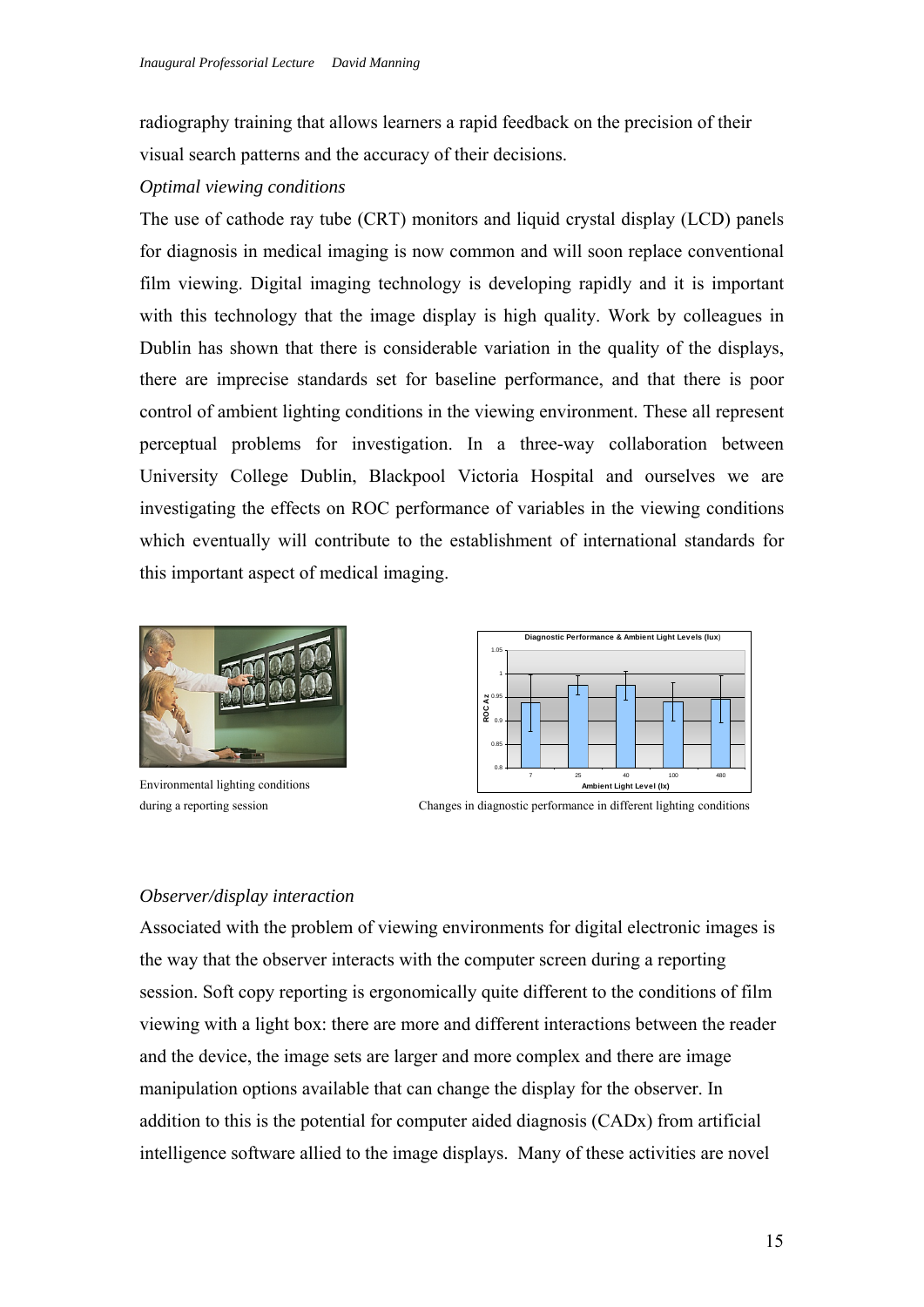to radiologists and it is helpful, in the face of all the choices and activities available, to be able to determine the optimum settings and activities for a given task. To that end we are studying the activities of radiologists when they report on multiple sectional images in stack and tile presentations through their eye-movements and their decision performances. This is work that breaks new ground in observer experiments in medical imaging in that the eye-tracking techniques are applied to a three-dimensional problem as the observers scroll through large image datasets. The experimental problems will be unique and we expect to learn a great deal about our own experimental methods as well as the perceptual activities of the radiologists. But these are some of the key issues for image perception research for the next decade because for computer aided radiology diagnosis to be effective it is important that we have a clear understanding of how human visual perception and computer images synergise.



sectional images stacked in display



Eye-tracking observer activity with multiple Virtual colonoscopy with CADx prompt on a candidate polyp

## **Future**

One of the most valuable assets we have gained as a group in recent years is the strength and diversity of our connection with the research community. The way this has developed is a tribute to the support given to our efforts from within our School, the Faculty and the College as a whole. As the Institution has grown it has become clear that there is a great deal to be gained from committing resource into research in niche areas of work. This enlightened approach has allowed us to develop our research reputation and commit ourselves to links with other workers. In some cases this has been an act of faith on behalf of those scientists from elsewhere who have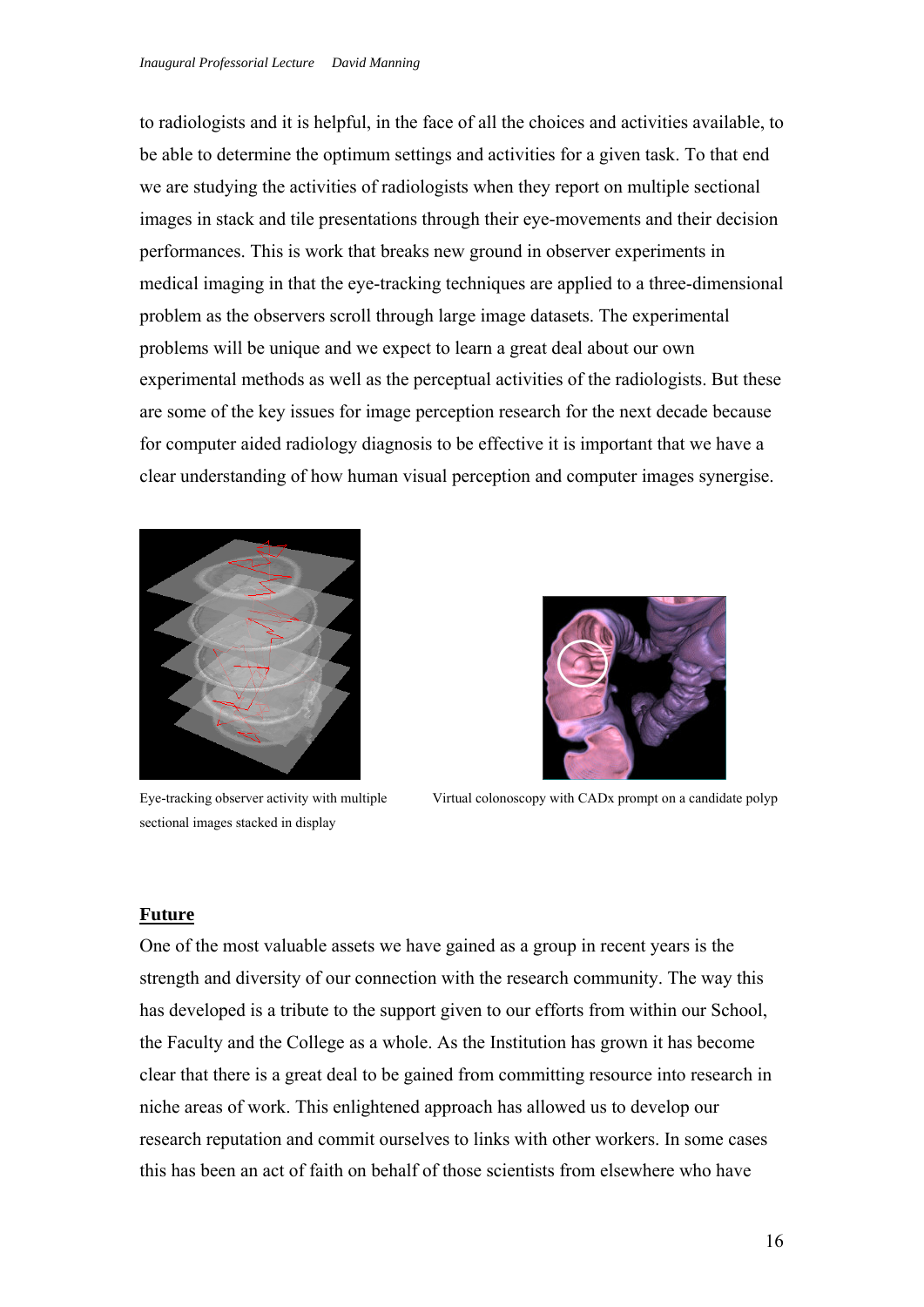joined with us on collaborative projects. But the rewards are now becoming clear; and I feel excited about opportunities that are offering themselves to us in a variety of projects in both applied research towards improving diagnostic medicine and in more fundamental questions in psychophysics and neuroscience.

Research encompasses a range of activities that increase the sum of what is known. It is work undertaken to increase the stock of human knowledge but is does not stop at that point. It is only valuable if it is shared and passed on. So we must always see research as part of a common enterprise which includes benefit to our students and the wider academic community. I feel confident that we shall maintain that ethic and look forward to a strengthening culture of research and scholarship within our College.

#### *Acknowledgements.*

*To all the staff and students of Medical Imaging Sciences at SMC who have given their support and their time in many of the experiments we have carried out over the last ten years, thank you very much.* 

*I am indebted to the members of LaMINeR, Dr Trevor Crawford, Tim Donovan, Steve Higham and Peter Phillips for their contribution to much of the recent work referred to here and to Dr Susan Barker-Mill whose PhD study gave momentum to our early research using eye-tracking. Dr John Leach was instrumental in guiding the final experiments of my own PhD in the 1990s which led to the current research direction. Phil Harris as Head of the School of Medical Imaging has been a constant supporter of my work and has been essential to the successful development of a research culture in Medical Imaging Sciences at St Martin's College while Drs Mike Flanagan and Alistair Taylor have given the priceless support of radiology to our efforts. Thank you all.* 

Dedicated to absent loved ones.

17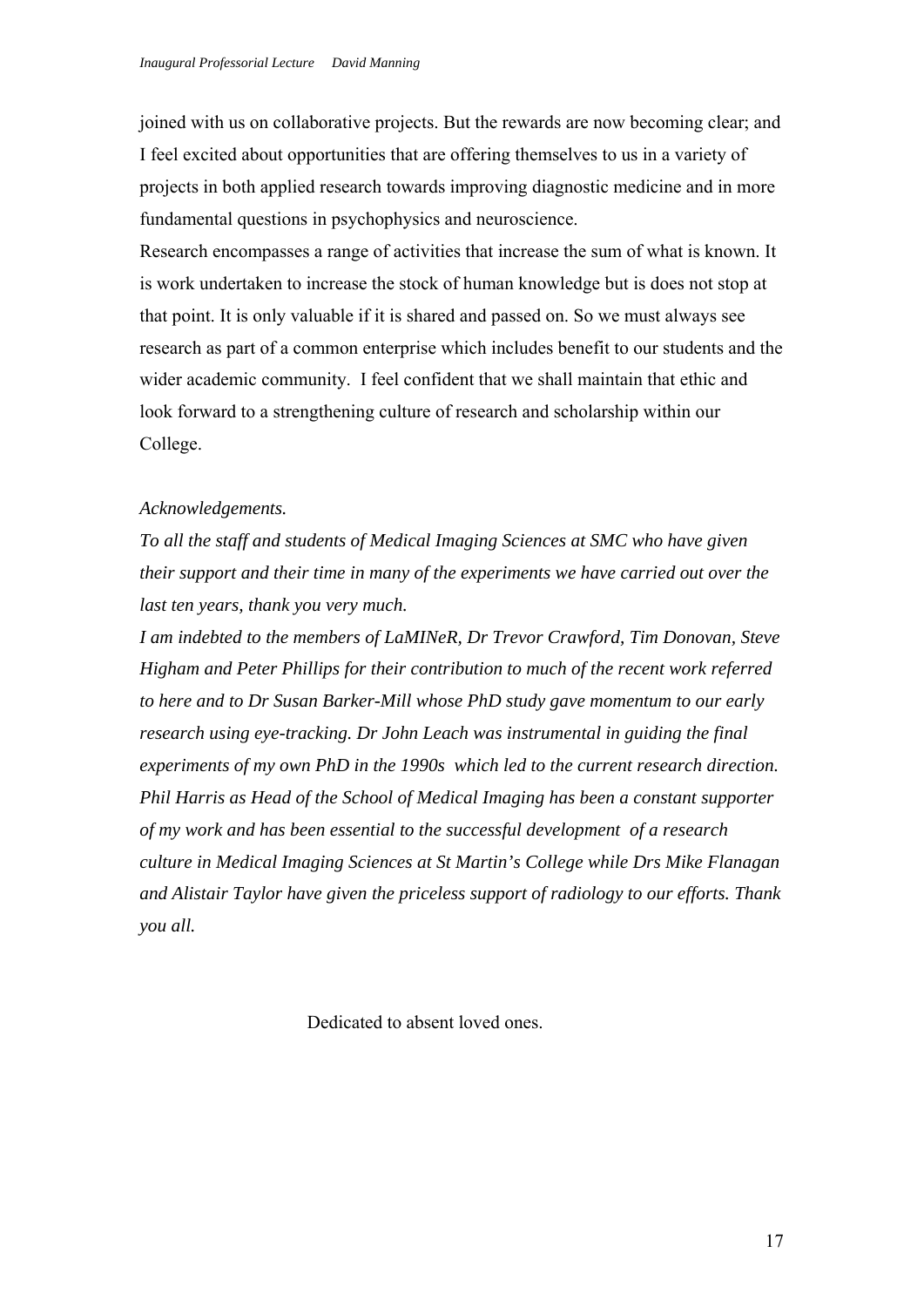#### **Bibliography**

 Birkelo CC, Chamberlain et al Tuberculosis case finding; comparison of effectiveness of various roentgenographic and photofluororgraphic methods. JAMA 1947 133; 359-366

Brogdon BG Kelsey CA Moseley RD Factors affecting perception of pulmonary lesions Radiologic Clinics of North America Vol 21 4 1983 633-654

Carter S.. Manning D.J Performance monitoring during postgraduate radiography training in reporting - a case study. Radiography 1999, 5 2 p71-78

Chakraborty DP, Winte LHL. Free response methodology: alternate analysis and a new observer performance experiment. Radiology 1990; 174: 873-81.

Chesters S. Review. Human visual perception and ROC methodology in medical imaging Phys. Med. Biol 37 1992 1433-1476

Donovan T, Manning DJ, Philips PW, Higham S, Crawford T The effect of feedback on performance in a fracture detection task, , Medical Imaging 2005: Image Perception, Observer Performance, and Technology Assessment, ed. Eckstein MP, Jiang Y, SPIE Vol. 5749.

Eddy, D. 1993, Probabilistic reasoning in clinical medicine. In Kahnman, D., Slovic, P. and Tversky, A. (eds) *Judgement Under Uncertainty*, Cambridge: Cambridge University Press.

Editorial The 'Personal Equation' in the interpretation of the chest roentgenogram JAMA 1947 133;399-400

Ethell S. D.Manning Effects of Prevalence on Visual Search Progress in Biomedical Optics and Imaging Vol 2 No 29 Medical Imaging 2001- Image Perception and Performance Vol 4324 249-2572001

Fitzgerald R. Error in Radiology. Clinical Radiology 2001; 56: 938-946.

Gale AG, *Human response to visual stimuli* p134 in The perception of visual information Ed W Hendee and P Wells  $2^{nd}$  edition 1997.

Garland LH On the scientific evaluation of diagnostic procedures Radiology 1949 52; 309- 28

Green DM, Swets JA Signal detection theory and psychophysics. Huntington NY; Krieger  $2<sup>nd</sup>$  Ed 1974

 Hanley JA, McNeil BJ. The meaning and use of the area under the ROC curve. Radiology 1982 143: 29-36

Inditsky, B., Bodman, H.W. and Fleck H.J. 1982, Visual performance: contrast metric, visibility lobes - eyes movements, *Lighting Research and Technology*, **14**, 218-231**.** 

Krupinski EA The future of image perception in radiology Acad Radiol 2003 10 1-3

Kundel H. Reflections on medical image perception. Banquet Address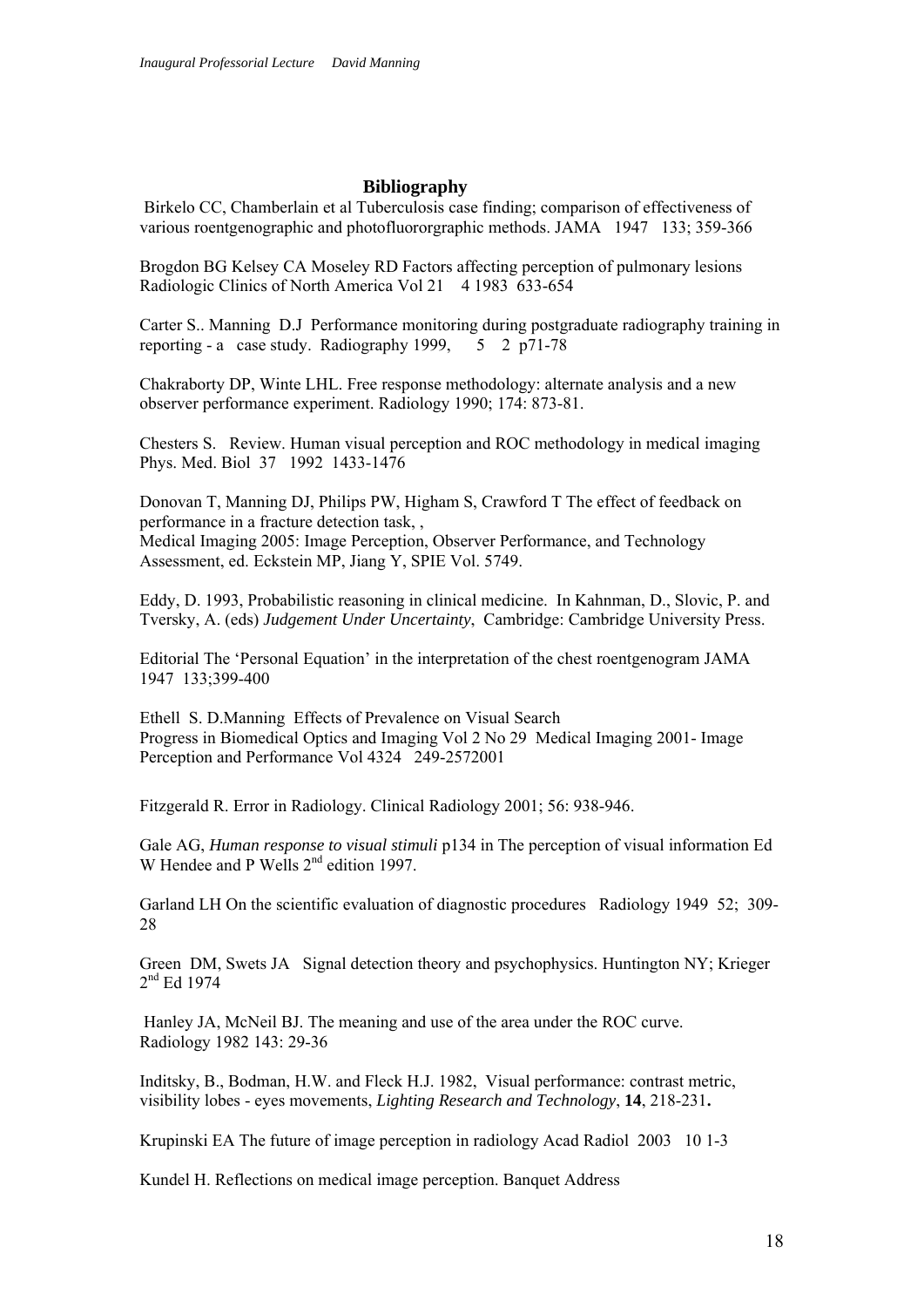Proceedings of the Medical Image Perception Society MIPS X Conference Durham N.Carolina 2003

Kundel H Images, image quality and observer performance Radiology 1979 132; 265-71

 Manning D.J. Invited Review: Evaluation of Diagnostic Performance in Radiography. Radiography 4, 1 49-60 1998

Manning D.J.. Carter R Image quality evaluation : a psychophysical approach. Radiography Vol 48, No 576,. p256-262 1982

Manning D.J. S.Bunting J Leach An ROC Evaluation of Systems for Chest Radiography. Radiography, 1999 5 4 201-209

Manning D.J. S.Bunting J Leach A comparison of expert and non-expert performance in the detection of simulated pulmonary nodules. Radiography, 6 111-117 2000

Manning D., S.Bunting, J. Leach. Decision making and clinical performance: novices, experts and artificial intelligence. Image Perception & Performance, ,. Society of Photo-optical Instrumentation Engineers. (SPIE) San Diego, Cal. USA Vol 3981 p174-183. 2000

Manning D., S. Ethell Lesion conspicuity and AFROC performance in pulmonary nodule detection. Progress in Biomedical Optics and Imaging Vol 3 24 Medical Imaging 2002 . Image perception Observer performance & Technology Assessment pp300-311 2002

Manning D., J Leach Perceptual and Signal Detection Factors in Radiography Ergonomics Vol 45 15 1103-1116 2002

Manning D, S Ethell T Crawford An Eye-Tracking AFROC Study of the Influence of Experience and Training on Chest X-ray Interpretation. Progress in Biomedical Optics and Imaging Vol 4 24 Medical Imaging 2003 . Image perception Observer performance & Technology Assessment Vol 4686 pp300-311 2003

Manning D., S Ethell, T. Donovan Detection or decision errors? Missed lung cancers from the PA chest radiograph British Journal of Radiology 77 February 2004

Manning D.J, A. Gale, E.A.Krupinski Perception Research in Medical Imaging British Journal of Radiology August 2005

Manning DJ, Ethell S, Donovan T, Crawford TJ How do radiologists do it? The influence of experience and training on searching for chest nodules, Radiography, 2005, in press

Metz C E Basic principles of ROC analysis Seminars in Nuclear Medicine Vol 8 4 1978 283-298

Nodine CF Mello-Thoms The nature of expertise in radiology. Chapter 19 in A handbook of Medical Imaging Vol 1 Physics and psychophysics Beutel Kundel and Van Metter Editors 2000 SPIE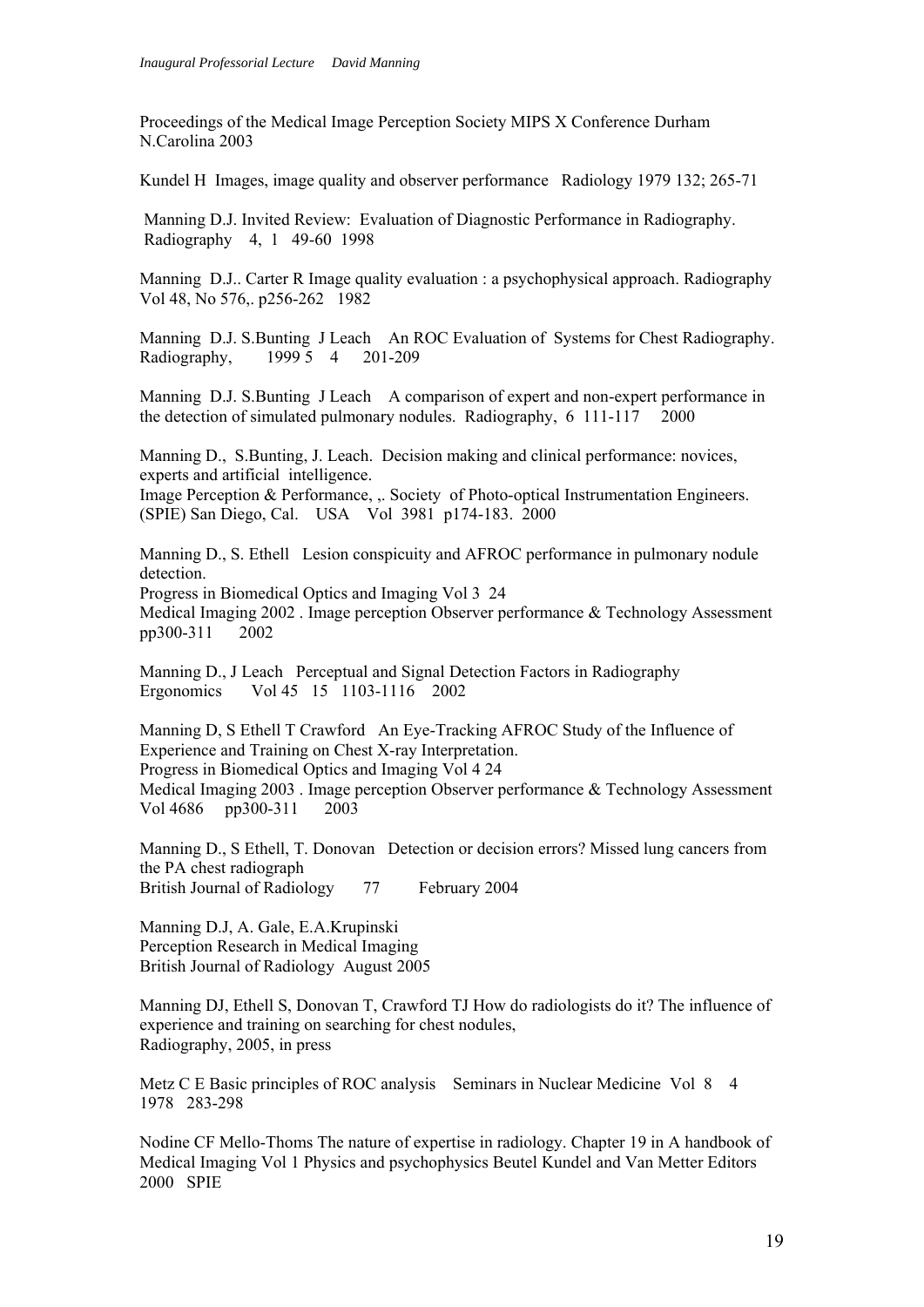Nodine CF, Krupinski E Perceptual skill, radiology expertise, and visual test performance with NINA and WALDO. Acad. Radiol. 5 603-612 1998

Oberchowski NA, Receiver operating characteristics and their use in radiology. Radiology 2003; 229: 3-8.

Overington, I., Physiological conditions for the effective interpretation of radiographic images, British Institute of Radiology Report, **18**, 1989 93-135.

Philips PW, Manning DJ, Donovan T, Crawford T, Higham S, A software framework for diagnostic medical image perception with feedback, and a novel perception visualization technique.

Medical Imaging 2005: Image Perception, Observer Performance, and Technology Assessment, ed. Eckstein MP, Jiang Y, SPIE Vol. 5749.

Revesz G Kundel H Graber M The influence of structured noise on the detection of radiologic abnormalities Investigative Radiology 9 1974 479-486

Robinson PA Radiology's Achilles' heel; error and variation in the interpretation of the Röntgen image. BJR 70 1997 1085-98

Rossman K Wiley B The central problem in the study of radiographic image quality Radiology 96; 1970 113-118

Thomas A. The Invisible Light. J. Radiology History and Charitable Trust.200115: 20

Scott, J.A., , Artificial neural networks and image interpretation, *Nuclear Medicine Communications*, **17**, 1996 739-741.

Sharp P and Philips R Physiological optics. Ch 1 p 25 In 'The perception of visual information' 2nd Edition Hendee W and Wells PNT Eds 2000 Springer

Stender, H.S., Oestman, J.W. and Freyschmidt J., Perception of image details and their diagnostic relevance, *British Institute of Radiology Report*, **20**, 198914-19.

Stigler SM. The history of statistics. Cambridge, MA: Harvard Univ. Press;1968

Yerushalmy J. The statistical assessment of variability in observer perception of roentgenographic pulmonary shadows. In Tuddenham WJ editor The Radiologic clinics of North America Vol 7 Philadelphia WB Saunders 1969 381-92

http://www.pinetreeweb.com/bp-nevil-maskelyne.htm